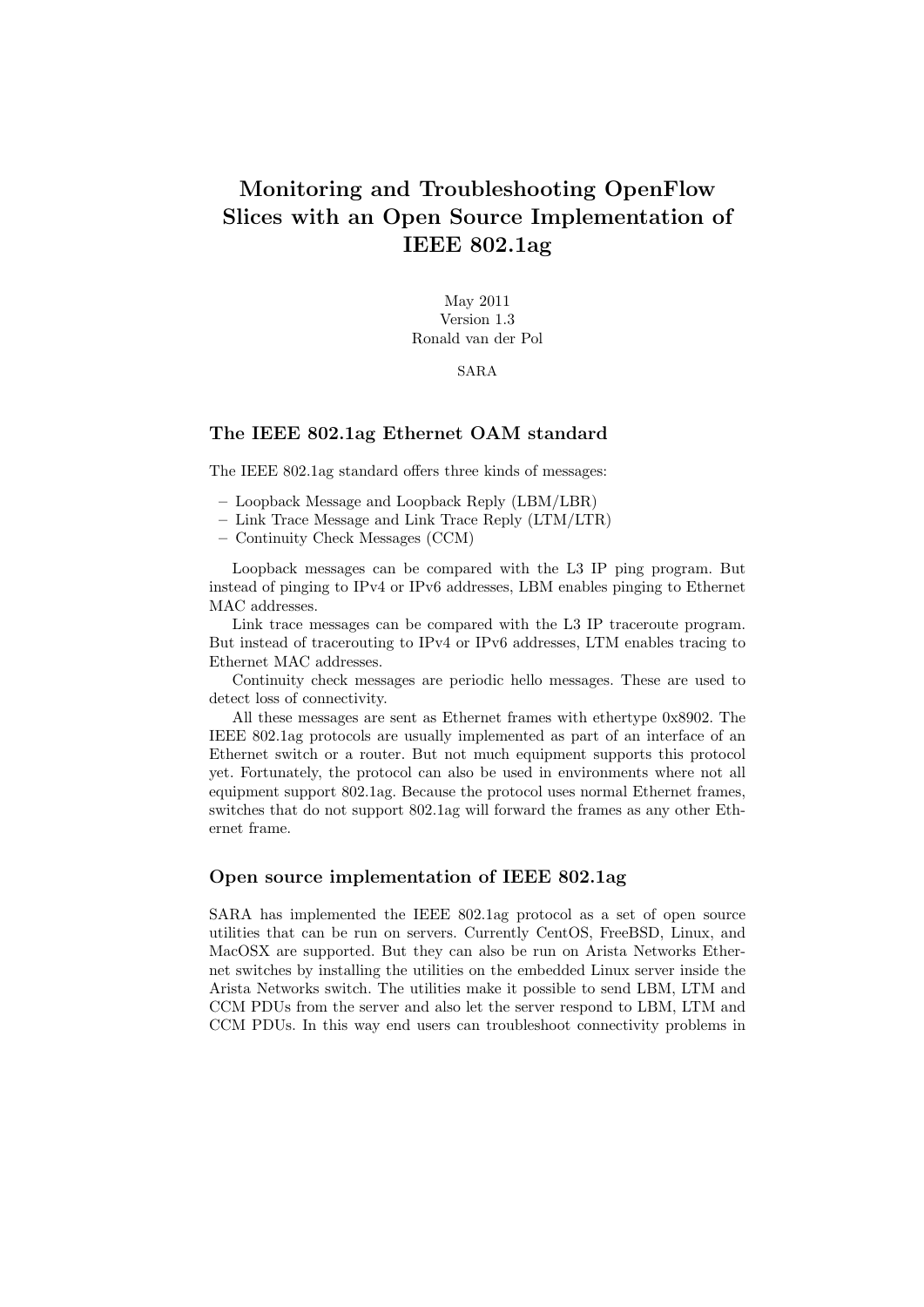large Ethernet VPNs by themselves without needing the help of network managers of the switches in between. Each Ethernet switch in the network that has IEEE 802.1ag enabled can be probed by the end user by sending LBM or LTM PDUs to that switch.

The open source IEEE 802.1ag utilities are currently tested by SARA and partners on Ethernet based circuits between Amsterdam and Chicago and beyond. We will soon start testing with OpenFlow switches connected to these Ethernet VPNs.

## Nature of the experiments and description of approach

The idea of our experiment is to use the IEEE 802.1ag utilities as an external daemon connected to an OpenFlow switch. It will use the OpenFlow feature of sending certain frames to a controller. Ethernet frames with Ethertype 0x8902 will be sent to the external 802.1ag daemon connected to the switch. This external daemon will respond to LBM, LTM and CCM PDUs on behalf of the OpenFlow switch. By doing this each OpenFlow switch can support Ethernet OAM features and it makes troubleshooting of large multi-domain Ethernet based VPNs much easier.

We propose to set this up in the SC11 sandbox and connect some circuits to Chicago and Amsterdam (SARA) to demonstrate how IEEE 802.1ag can be used for monitoring and troubleshooting such VPNs/slices and how OpenFlow can be useful in such a setup. We will also investigate if we can setup a link to the GENI GEC12 meeting, which is currently scheduled to take place in Kansas City during the same week as SC11.

## Description of the network requirements and vendor collaborations

We ask for a couple of stategically placed OpenFlow switches in the sandbox. There should be a flow entry for Ethertype 0x8902 to be sent to the external controller. In the next months we will investigate how we can integrate our IEEE 802.1ag utilities with an OpenFlow switch more closely, e.g. by deciding whether or not the switch should forward the 802.1ag PDUs, just like a "normal" 802.1ag capable switch would do.

#### Desired outcomes and takeaways

We would like to learn if IEEE 802.1ag is a useful monitoring and debugging tool in a large multi-domain Ethernet and how integration with OpenFlow can help.

End users can use the 802.1ag utilities to send LBM and TLM PDUs to the 802.1ag enabled OpenFlow switches. The 802.1ag enabled OpenFlow switches will also send periodic CCM PDUs. A website will be setup that will show a live reachability matrix of all 802.1ag enabled switches.